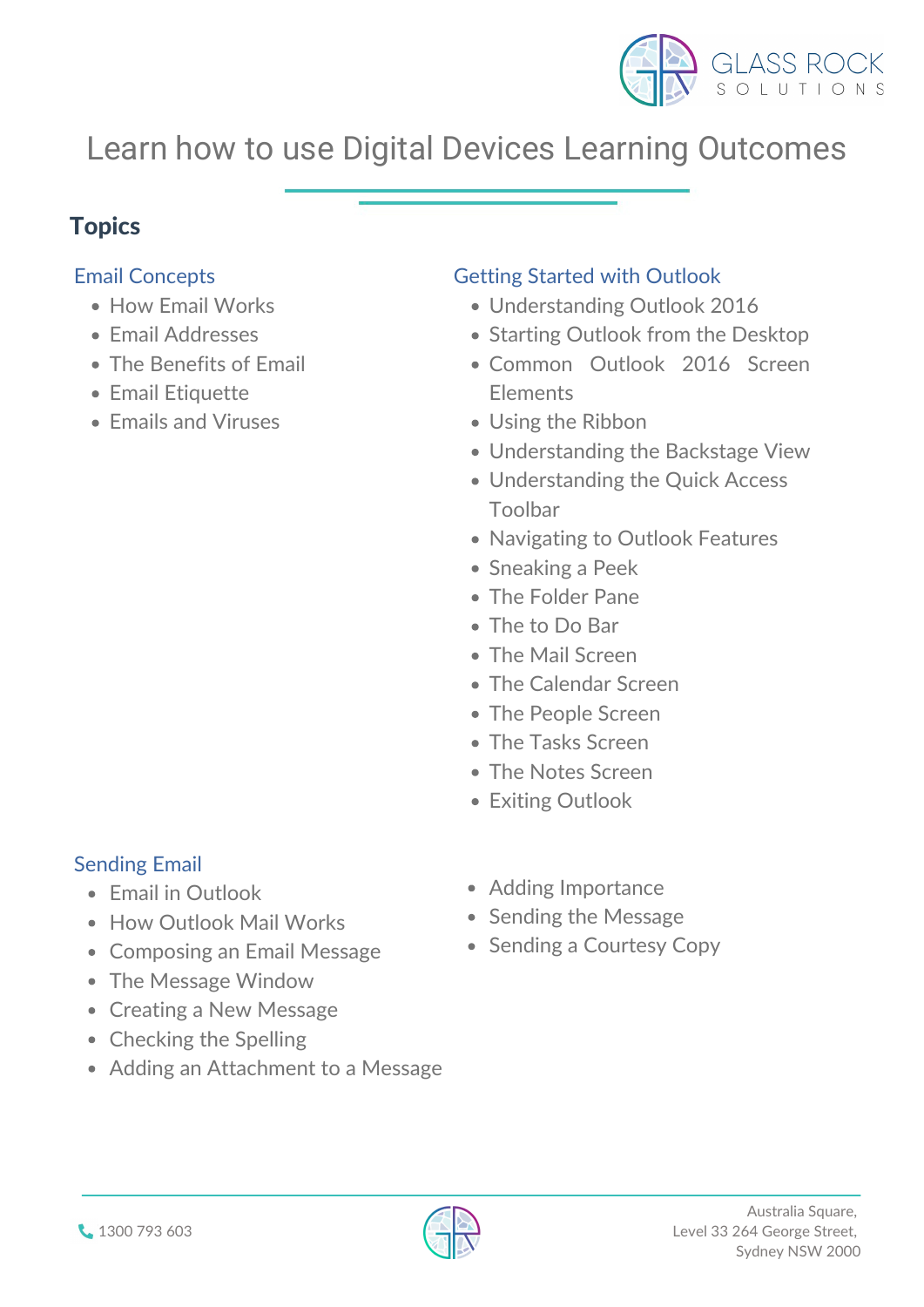



- Using Instant Search
- Expanding the Search

# Working with Attachments

- Understanding File Attachments
- Inserting a File Attachment
- Attaching Other Outlook Items
- Previewing Attachments
- Saving a File Attachment
- Opening a File Attachment

# Searching

- Quickly Scheduling an Appointment
- Scheduling Using the Appointment **Window**
- Rescheduling an Appointment to Another Day
- Rescheduling an Appointment to Another Time
- Creating Recurring Appointments
- Scheduling an Event
- Scheduling Free and Busy Times
- Printing Your Calendar
- Deleting Activities
- Accessing the Calendar
- Changing the Calendar Arrangement

- Using Recent Searches
- Searching Other Outlook Items
- Displaying Specific Dates
- Navigating Within a Calendar
- Changing the Current View

# Working with the Calendar



# Receiving Email

- Understanding the Inbox
- Retrieving Email
- Opening an Outlook Data File
- Adjusting the Message View
- Previewing Messages
- Arranging Messages
- Reading Messages
- Opening Several Messages
- Replying to a Message
- Replying to All Messages
- Getting Replies Sent to Another Address
- Forwarding Messages
- Marking Messages as Unread

# Appointments and Events